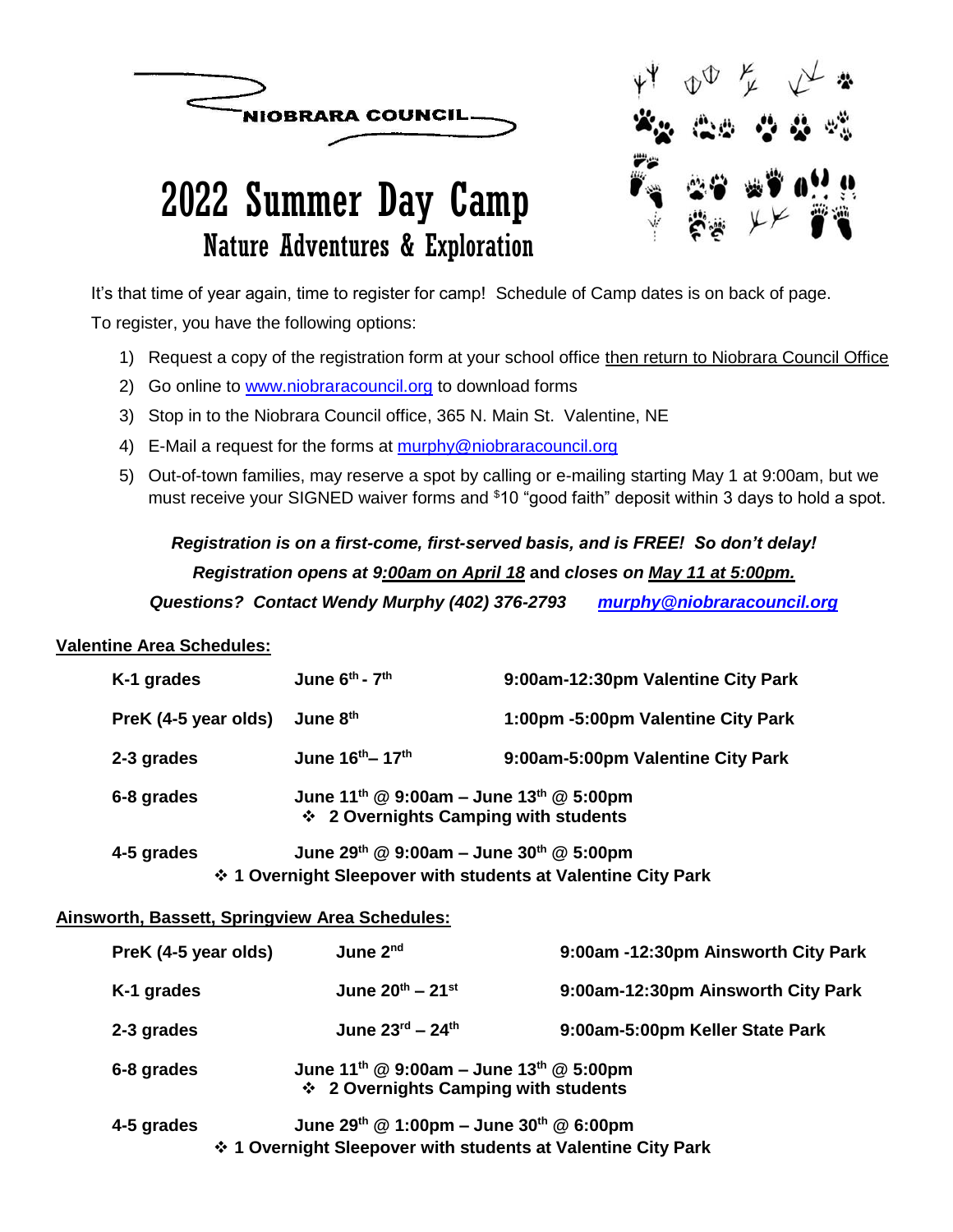

getting youth outdoors and excited about the Niobrara National Scenic River (NSR) and other natural resources that we treasure in the Sandhills. This year's theme focuses on the past/present of the Niobrara River, encouraging kids to experience and enjoy the Outstandingly Remarkable Values of the NSR! Youth will get

#### *Please check only one box per child. Register Child according to the grade they just completed. Complete a new registration and liability form for each child*

|                                                                                                                                                                                                                                                                                                                                                                                                       | PreK (4-5yr olds) – Valentine<br>June 8 @ Valentine City Park<br>1:00 p.m. $-5:00$ p.m.                                                 |                                | $9:00$ a.m. $-12:30$ p.m. | PreK (4-5yr olds) - Ainsworth, Bassett, Springview<br>June 2 <sup>nd</sup> @ Ainsworth City Park                                                                     |  |  |  |  |
|-------------------------------------------------------------------------------------------------------------------------------------------------------------------------------------------------------------------------------------------------------------------------------------------------------------------------------------------------------------------------------------------------------|-----------------------------------------------------------------------------------------------------------------------------------------|--------------------------------|---------------------------|----------------------------------------------------------------------------------------------------------------------------------------------------------------------|--|--|--|--|
|                                                                                                                                                                                                                                                                                                                                                                                                       | $K-1st$ Grades – Valentine<br>June 6 & 7 @ Valentine City Park<br>$9:00$ a.m. $-12:30$ p.m. daily                                       |                                |                           | K-1 <sup>st</sup> Grades – Ainsworth, Bassett, Springview<br>June 20 & 21 @ Ainsworth City Park<br>$9:00$ a.m. $-12:30$ p.m. daily                                   |  |  |  |  |
|                                                                                                                                                                                                                                                                                                                                                                                                       | $2nd$ -3 <sup>rd</sup> Grades – Valentine<br>June 16 & 17 @ Valentine City Park<br>$9:00$ a.m. $-5:00$ p.m. daily (space limited to 16) |                                |                           | 2 <sup>nd</sup> -3 <sup>rd</sup> Grades - Ainsworth, Bassett, Springview<br>June 23 & 24 @ Keller State Park<br>$9:00$ a.m. $-5:00$ p.m. daily (space limited to 16) |  |  |  |  |
| $4th$ -5 <sup>th</sup> Grades –Valentine, Ainsworth, Bassett, Springview (space limited to 16)<br>June 29 <sup>th</sup> 1:00 p.m. to June 30 <sup>th</sup> 5:00 p.m. (1 overnight camp at Valentine City Park)<br>6 <sup>th</sup> -8 <sup>th</sup> Grades –Valentine, Ainsworth, Bassett, Springview (space limited to 16)<br>June $11^{th}$ 9:00 a.m. to June $13^{th}$ 5:00 p.m. (2 overnight camp) |                                                                                                                                         |                                |                           |                                                                                                                                                                      |  |  |  |  |
| <b>Topics will include:</b>                                                                                                                                                                                                                                                                                                                                                                           |                                                                                                                                         |                                |                           |                                                                                                                                                                      |  |  |  |  |
|                                                                                                                                                                                                                                                                                                                                                                                                       | Outdoor Skills<br>Nature Journaling                                                                                                     | Hiking<br><b>Outdoor Games</b> | NE Wildlife<br>Nature Art | Survival<br>Conservation                                                                                                                                             |  |  |  |  |
| Supplies, snacks, drinks, will be provided at no charge to the students                                                                                                                                                                                                                                                                                                                               |                                                                                                                                         |                                |                           |                                                                                                                                                                      |  |  |  |  |

#### **Parents—If you would like your child to attend this camp, please do the following:**

- $\Box$  Fill out both sides of the registration/liability form (one form per child)
- □ Submit the completed form with a <sup>\$</sup>10 refundable "good faith" deposit to the Niobrara Council office **by 5:00pm on Monday, May 11**. **Registration is based on a first come, first served basis.**
- □ You will receive a camper packet by May 20 if you are registered. Deposits are refunded if/when your child completes the camp. Please do not register your child if he/she will be unable to attend all sessions.
- $\Box$  If your child could not be registered, you will be notified no later than May 18, your \$10 deposit will be promptly returned, and your child will be placed on the waiting list.

Registration forms may be emailed: [murphy@niobraracouncil.org](mailto:murphy@niobraracouncil.org) Mailed: Niobrara Council - P.O. Box 206 Valentine, NE 69201 OR Brought to the Council Office: 365 N. Main Street, Valentine, NE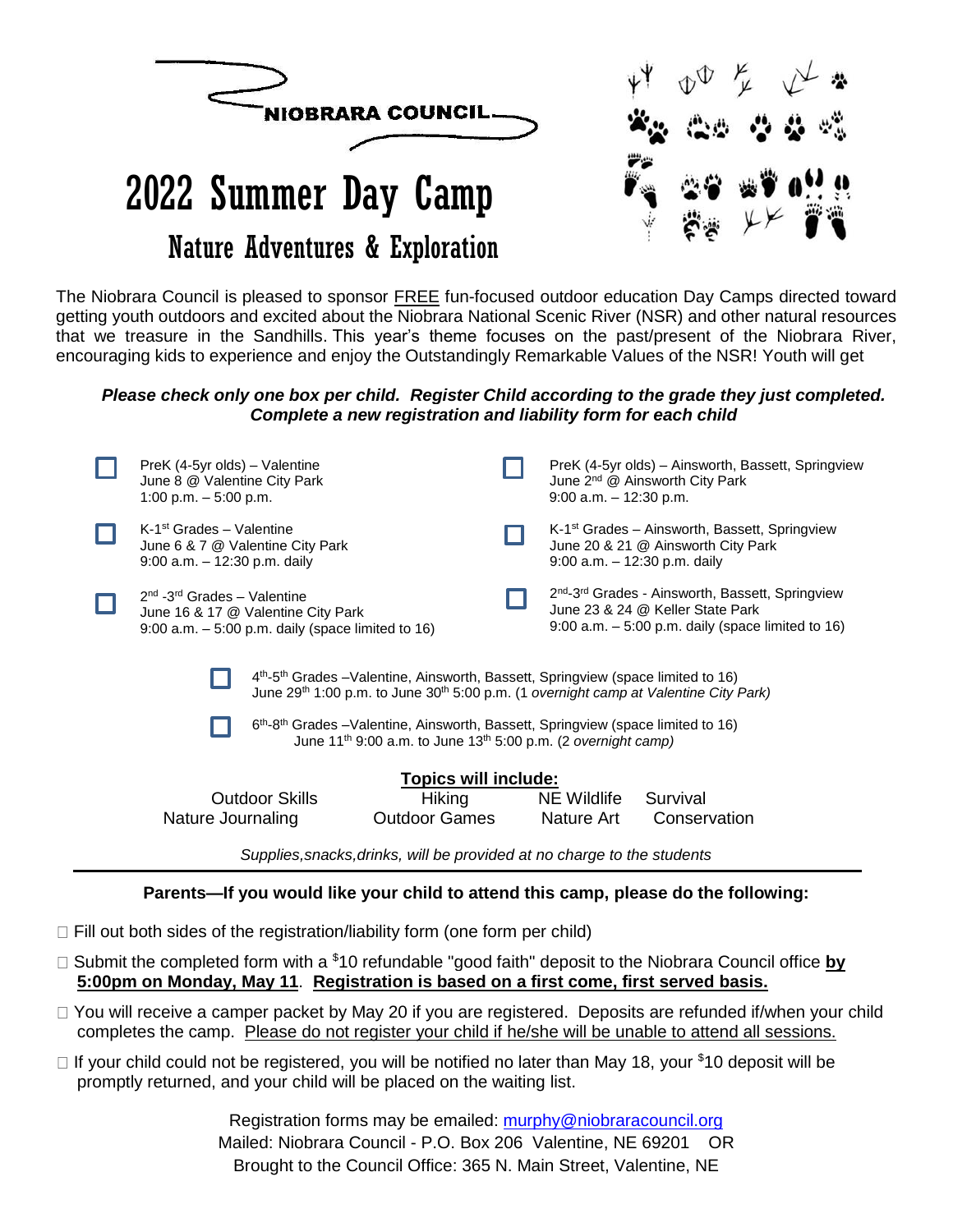## **Registration for 2022 Niobrara Summer Camp**

| 1) Please fill out a separate form for each child.                                                                                                                                                                             |  |  |  |  |  |  |  |  |
|--------------------------------------------------------------------------------------------------------------------------------------------------------------------------------------------------------------------------------|--|--|--|--|--|--|--|--|
| Child's Name: _______________________________Grade Completed: _______ Date of Birth: _____________                                                                                                                             |  |  |  |  |  |  |  |  |
| Parents' Names: 1990 and 200 and 200 and 200 and 200 and 200 and 200 and 200 and 200 and 200 and 200 and 200 and 200 and 200 and 200 and 200 and 200 and 200 and 200 and 200 and 200 and 200 and 200 and 200 and 200 and 200 a |  |  |  |  |  |  |  |  |
|                                                                                                                                                                                                                                |  |  |  |  |  |  |  |  |
|                                                                                                                                                                                                                                |  |  |  |  |  |  |  |  |
|                                                                                                                                                                                                                                |  |  |  |  |  |  |  |  |
| <b>Conditions or Allergies</b>                                                                                                                                                                                                 |  |  |  |  |  |  |  |  |
|                                                                                                                                                                                                                                |  |  |  |  |  |  |  |  |
|                                                                                                                                                                                                                                |  |  |  |  |  |  |  |  |
|                                                                                                                                                                                                                                |  |  |  |  |  |  |  |  |
|                                                                                                                                                                                                                                |  |  |  |  |  |  |  |  |
|                                                                                                                                                                                                                                |  |  |  |  |  |  |  |  |
| Emergency Contacts: (If parent/guardian cannot be reached)                                                                                                                                                                     |  |  |  |  |  |  |  |  |
|                                                                                                                                                                                                                                |  |  |  |  |  |  |  |  |
| Home Phone:__________________Cell Phone:__________________________Work Phone:_______________________                                                                                                                           |  |  |  |  |  |  |  |  |
|                                                                                                                                                                                                                                |  |  |  |  |  |  |  |  |
| Home Phone:_________________Cell Phone:___________________________Work Phone:_______________________                                                                                                                           |  |  |  |  |  |  |  |  |

- **2) Complete and sign the liability waiver on the reverse side of this application.**
- **3) Attach a \$10 "good faith" deposit**, which will be refunded when your child completes the camp. Registration will be based on a *first come first served basis*.
- **4) Return this form (with both sides completed) and the \$10 deposit to the Niobrara Council office by May 11**. Office address is 280 North Main Street in Valentine; mailing address is P.O. Box 206, Valentine, NE 69201

**Questions?** Contact Wendy Murphy at (402) 376-2793 or [murphy@niobraracouncil.org](mailto:murphy@niobraracouncil.org)